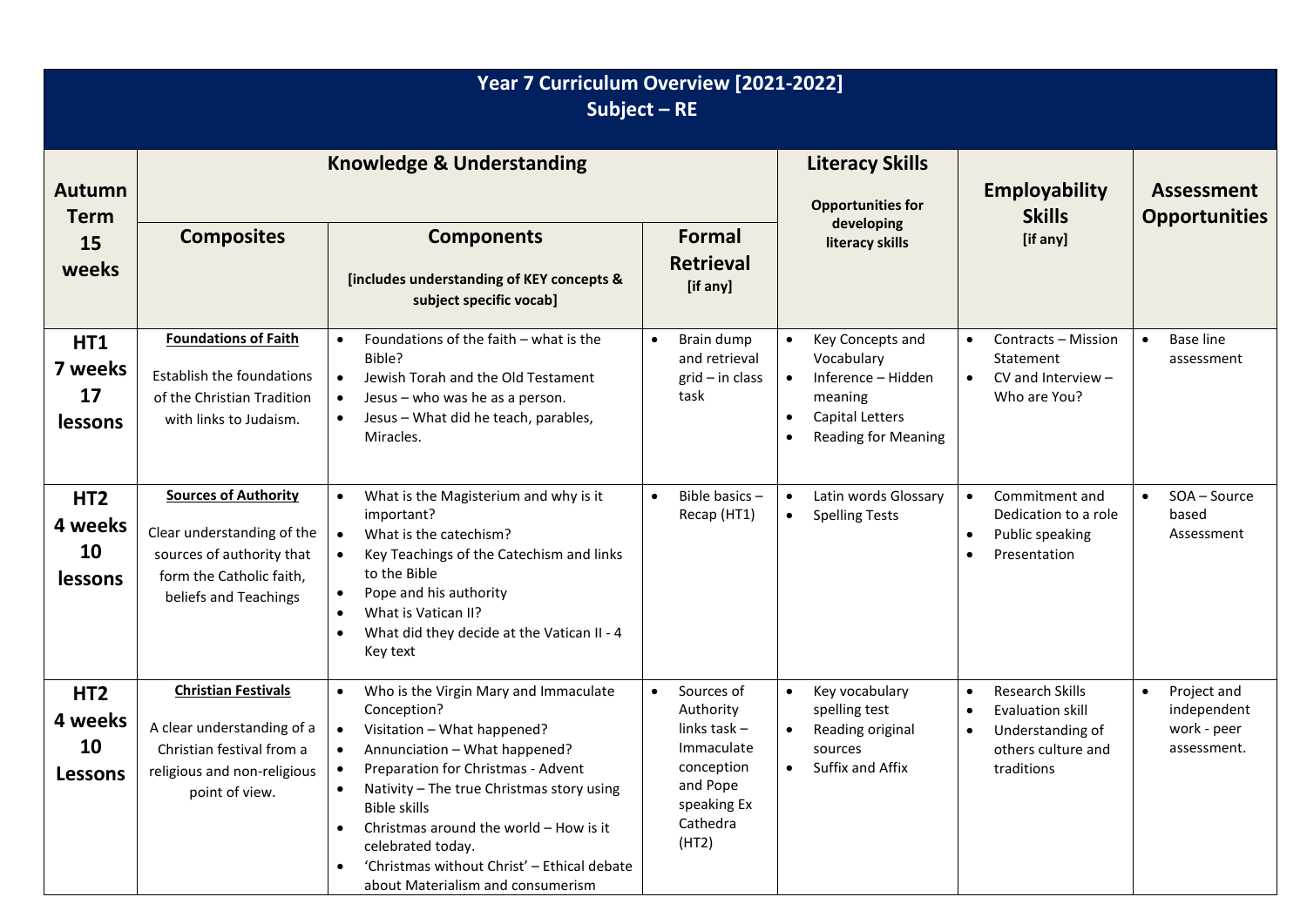| Year 7 Curriculum Overview [2021-2022]<br>Subject $-RE$ |                                                                                                                           |                                                                                                                                                                                                                                                                                                                                                                    |                                                                  |                                                                                                                                                                                                                                                                                          |                                                                                                                                                   |                                            |  |  |
|---------------------------------------------------------|---------------------------------------------------------------------------------------------------------------------------|--------------------------------------------------------------------------------------------------------------------------------------------------------------------------------------------------------------------------------------------------------------------------------------------------------------------------------------------------------------------|------------------------------------------------------------------|------------------------------------------------------------------------------------------------------------------------------------------------------------------------------------------------------------------------------------------------------------------------------------------|---------------------------------------------------------------------------------------------------------------------------------------------------|--------------------------------------------|--|--|
| <b>Spring</b><br><b>Term</b><br>12<br><b>Weeks</b>      | <b>Knowledge &amp; Understanding</b>                                                                                      |                                                                                                                                                                                                                                                                                                                                                                    |                                                                  | <b>Literacy Skills</b><br><b>Opportunities for</b><br>developing                                                                                                                                                                                                                         | <b>Employability</b><br><b>Skills</b>                                                                                                             | <b>Assessment</b><br><b>Opportunities</b>  |  |  |
|                                                         | <b>Composites</b>                                                                                                         | <b>Components</b><br>[includes understanding of KEY concepts &<br>subject specific vocab]                                                                                                                                                                                                                                                                          | <b>Formal</b><br><b>Retrieval</b><br>[if any]                    | literacy skills                                                                                                                                                                                                                                                                          | [if any]                                                                                                                                          |                                            |  |  |
| HT <sub>3</sub><br>6<br><b>Weeks</b>                    | <b>The Big Questions</b><br>A clear understanding to<br>the big questions - Where<br>did the universe come<br>from?       | Understand the question - "Where did<br>$\bullet$<br>the Universe come from?"<br>Read the Creation accounts - how should<br>$\bullet$<br>it be read?<br>Where does science say the world came<br>$\bullet$<br>from?<br>How should we look after the world -<br>$\bullet$<br>Stewardship and Laudato Si<br>Confirmation Preparation - 7 Gifts of the Holy<br>Spirit | Bible and the<br>Genesis<br>accounts<br>(HT1)                    | Key concepts<br>$\bullet$<br>Understanding<br>nonliteral concepts<br>$-$ inference<br>Scientific Language<br><b>Extended answers</b><br>to questioning,<br>debate<br>Read and evaluate<br>key text and<br>biblical passages<br>Exam answers.<br><b>Extended writing</b><br>opportunities | Negotiation and<br>$\bullet$<br>persuasion skills<br>Listening skills<br>$\bullet$                                                                | RE skill - In class<br>Evaluation question |  |  |
| HT4<br>6<br><b>Weeks</b>                                | <b>Church History</b><br><b>Establish the foundations</b><br>of the faith and how<br>Christianity developed and<br>spread | What are Denominations?<br>$\bullet$<br>Difference between Catholic and<br>$\bullet$<br>Protestants<br>Differences in Judaism - Orthodox and<br>$\bullet$<br>reform<br>Who are the Key thinkers and influencers<br>$\bullet$<br>of movements?<br>Identify the key Saints<br>$\bullet$<br>What are Martyrs?<br>What are Religious Orders and Vocations<br>$\bullet$ | Sources of<br>Authority -<br>what are<br>these?<br>(HT1 and HT2) | <b>Key Concepts</b><br>Reading original<br>text and sources<br>Hebrew language<br>used                                                                                                                                                                                                   | Empathy<br>Understanding<br>why believers<br>believe what<br>they do.<br>Researching the<br>different Saints<br><b>IT Skills</b><br>iPad research | <b>Formal Assessment</b><br>- Early Church |  |  |